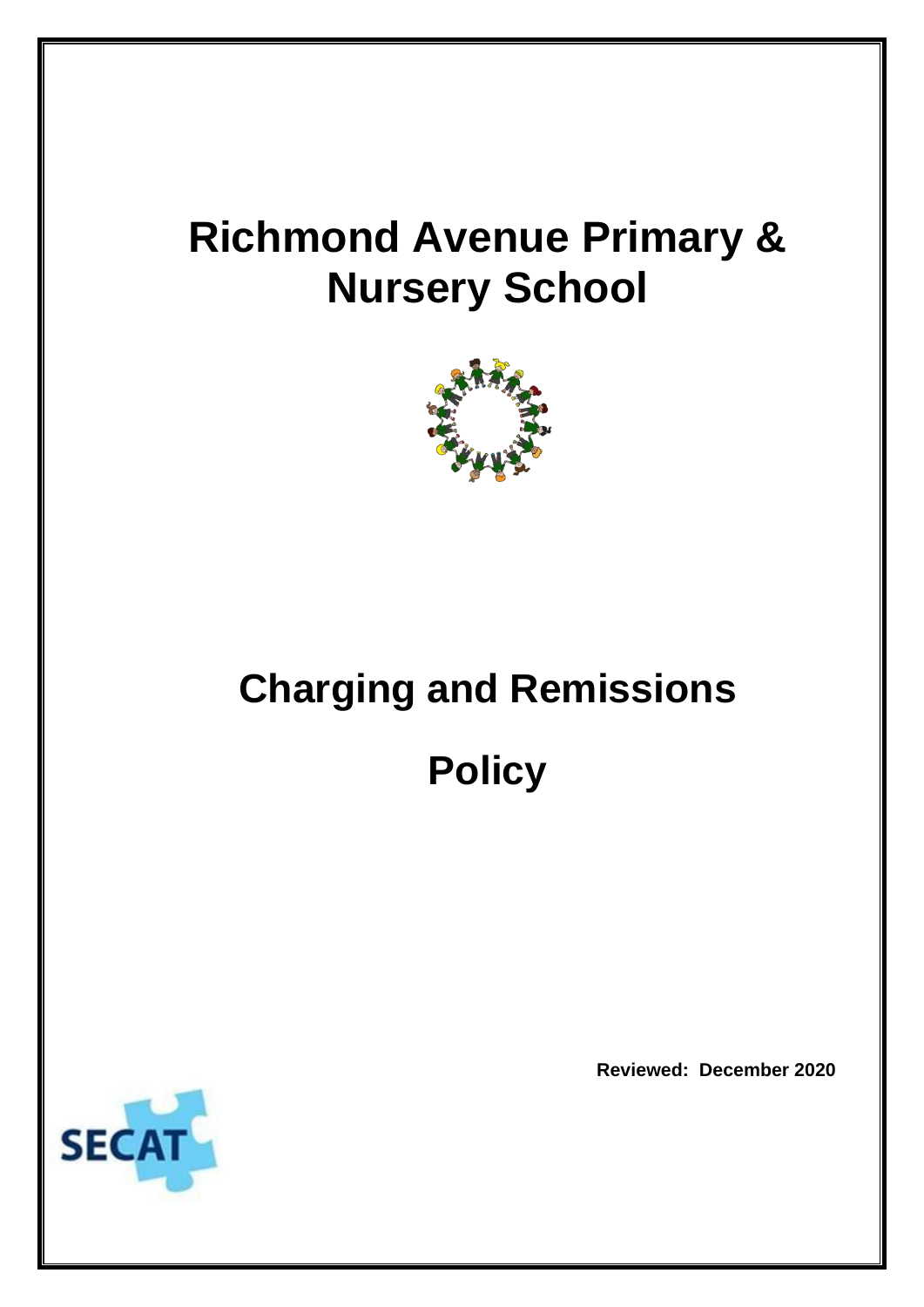## **Rationale:**

*At Richmond Avenue Primary & Nursery School we believe that all our pupils should have an equal opportunity to benefit from school activities and visits (curriculum and extra-curricular) independent of their parents financial means.*

*At Richmond Avenue Primary & Nursery School this charging and remissions policy describes how we will do our best to ensure a good range of visits and activities is offered and, at the same time, try to minimise the financial barriers which may prevent some pupils taking full advantage of the opportunities*.

### **Charging** :

- **Day and part day educational visits**. For visits occurring during school time the Headteacher will invite a voluntary contribution from parents to meet the cost of the visit. Every effort will be made to keep these costs reasonable. However, where voluntary contributions are insufficient to cover the costs involved, the visit or activity may be cancelled.
- **Visiting groups (e.g. theatre groups) or speakers who may charge the**  school for their services. For events occurring during school time the Headteacher may invite a voluntary contribution from parents to meet the cost of the event. Every effort will be made to keep these costs reasonable. However, where voluntary contributions are insufficient to cover the costs involved, the visit or activity may be cancelled.
- **Classroom materials**. No charge is made for materials and equipment. However, where parents would like to possess the finished article, the school reserves the right to make a small charge for the materials.
- **Instrumental music tuition**. *School Music teachers may provide lessons during the school day and parents are requested to pay a subsidised amount towards the cost of these lessons***.** Charges may be waived or reduced for children whose parents are in receipt of some state benefits and have made an application to the Head teacher.
- **Residential Visits within school time**. The cost of educational activities and travel may be covered by voluntary contributions as above. However the cost of board and lodging may be charged for, except for parents who are receiving some state benefits. These parents will be told of their rights to claim free activities.

In all the above cases the Academy Committee will ensure that children of parents who do not contribute will not be treated any differently. If a particular activity cannot take place without some help from parents, this will be explained at the planning stage. Where there are not enough voluntary contributions to make the activity possible, and there is no way to make up the shortfall, then it must be cancelled.

• **School Lunches.** Currently free for Reception, Years 1 and 2 through the UFSM scheme. £2.30 per meal for Years 3 – 6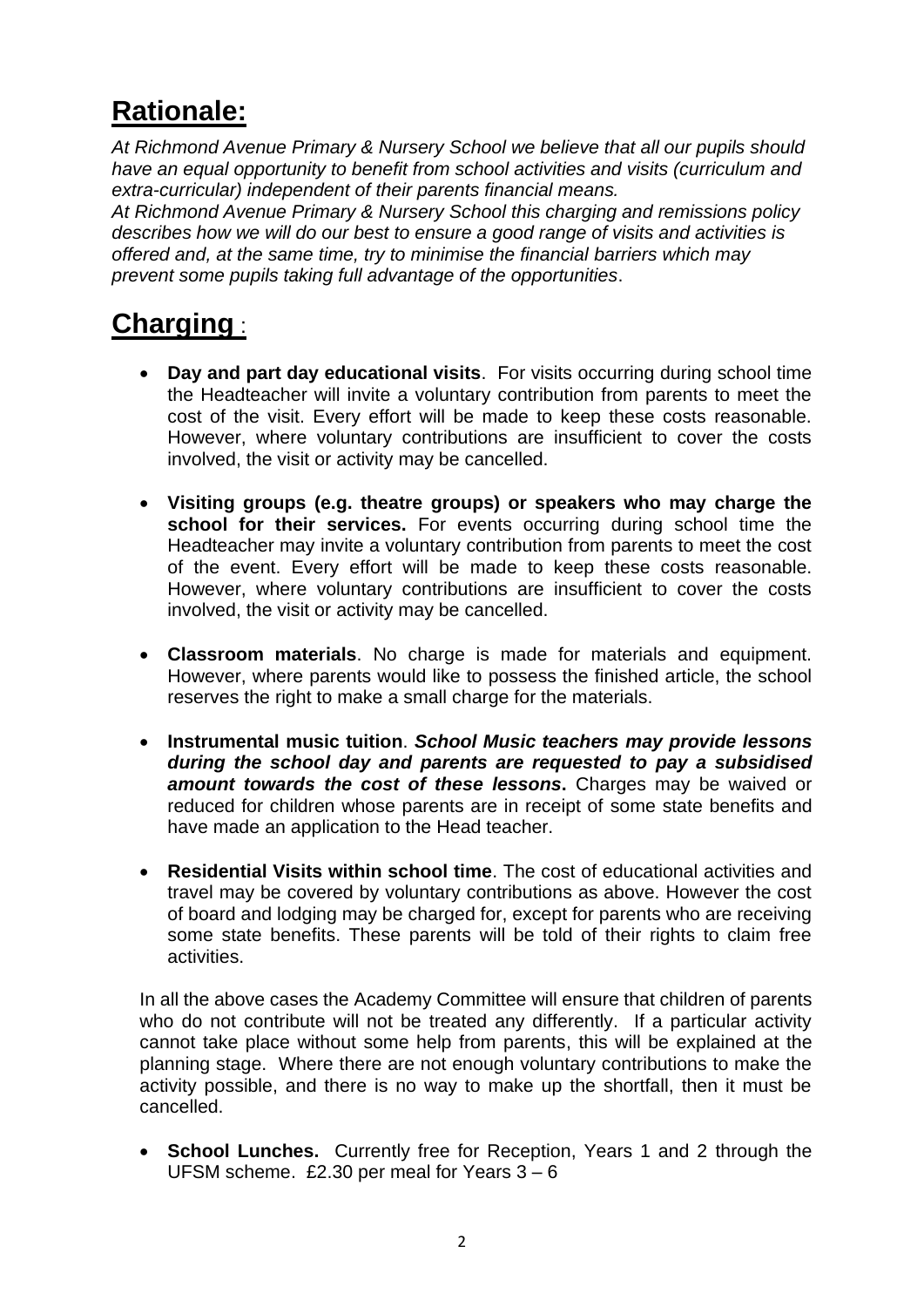- **Water Bottles and Swimming hats.** These cost £1.00 each.
- **Performances.** Donations to designated charities.
- **Non-Uniform Days.** Up to £1.00 (for various Charities)
- **Music Festivals.** A charge is made for tickets, which is decided by South East Essex Schools Music Association (SEESMA) and is paid to SEESMA. SEESMA pays towards the cost of the coach. KS1 parents are charged if they go on the coach with the children – approx. £2.50.
- **Swimming.** We invite a voluntary contribution of £1.50 per session from parents to support the cost of swimming tuition and pool hire.

*In all cases where events are cancelled due to lack of support, monies already paid will be returned to the payee.*

This policy will be reviewed biannually by the Finance and Personnel Committee of the Governing Body and may be amended if appropriate. Any eventuality not covered for by this policy will be considered by the Headteacher and Governors and a decision made in line with the LA Policy on Charging.

## **Remissions:**

At Richmond Avenue Primary School in order to remove financial barriers from pupils, the Academy Committee has agreed that some activities and visits, where charges can legally be made, will be offered at no charge or a reduced charge to parents in particular circumstances. This remissions policy sets out that circumstances in which such charges will be waived.

#### **Families qualifying for remission or help with charges:**

Remission may be available if you are in receipt of the following:

- Income support or income-based Job Seekers Allowance;
- Child Tax Credit with an annual taxable income of less than £16,190
- Pension Guarantee Credit;
- Income-related Employment and Support Allowance;
- support under Part VI of the Immigration and Asylum Act 1999.

#### **Additional considerations:**

- We have an established system to all parents to pay in installments
- When an opportunity for a trip arises at short notice it will be possible to arrange to pay by installments beyond the date of the trip
- Where possible, especially for residential visits we will aim to give as much notice as possible
- We acknowledge that offering opportunities on a 'first pay, first served' basis discriminates against pupils from families on lower incomes and we will avoid that method of selection where-ever possible.

#### **Disability Equality Impact Assessment**